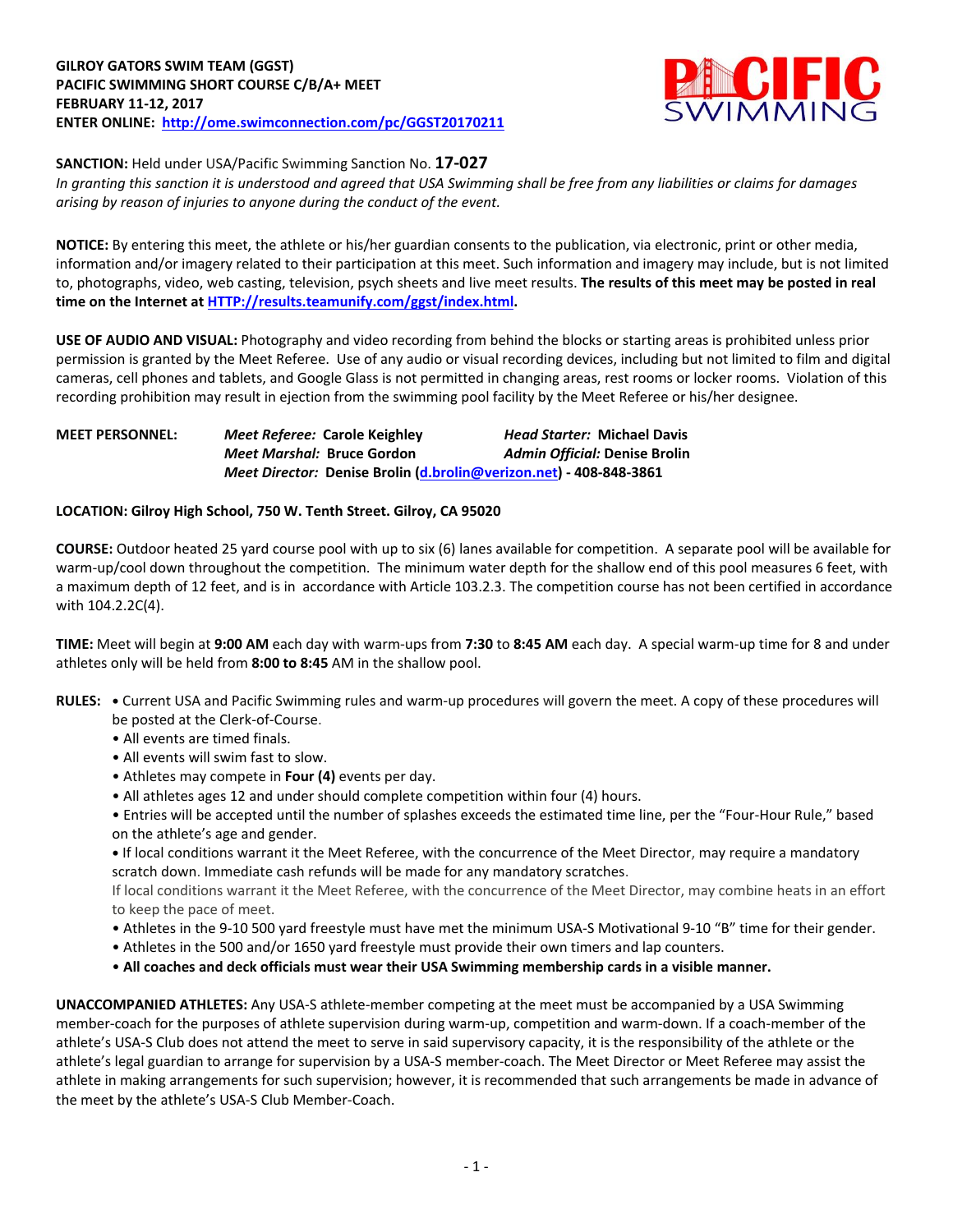**RACING STARTS:** Athletes must be certified by a USA-S member-coach as being proficient in performing a racing start, or must start the race in the water. It is the responsibility of the athlete or the athlete's legal guardian to ensure compliance with this requirement.

**RESTRICTIONS:** • Smoking and the use of other tobacco products is prohibited on the pool deck, in the locker rooms, in spectator

- seating, on standing areas and in all areas used by athletes, during the meet and during warm-up periods.
- Sale and use of alcoholic beverages is prohibited in all areas of the meet venue.
- No glass containers are allowed in the meet venue.
- No propane heater is permitted except for snack bar/meet operations.
- All shelters must be properly secured.
- Changing into or out of swimsuits other than in locker rooms or other designated areas is prohibited.

• Destructive devices, to include but not limited to, explosive devices and equipment, firearms (open or concealed), blades, knives, mace, stun guns and blunt objects are strictly prohibited in the swimming facility and its surrounding areas. If observed, the Meet Referee or his/her designee may ask that these devices be stored safely away from the public or removed from the facility. Noncompliance may result in the reporting to law enforcement authorities and ejection from the facility. Law enforcement officers (LEO) are exempt per applicable laws.

• Operation of a drone, or any other flying apparatus, is prohibited over the venue (pools, athlete/coach areas, spectator areas and open ceiling locker rooms) any time athletes, coaches, officials and/or spectators are present.

**ELIGIBILITY:** • Athletes must be current members of USA-S and enter their name and registration number on the meet entry card as they are shown on their Registration Card. If this is not done, it may be difficult to match the athlete with the registration and times database. The meet host will check all athlete registrations against the SWIMS database and if not found to be registered, the Meet Director shall accept the registration at the meet (a \$10 surcharge will be added to the regular registration fee). Duplicate registrations will be refunded by mail.

• Athletes in the "A" Division must have met at least USA Swimming Motivational "A" minimum time standard. Athletes in the "B" Division must have met at least the listed "B" minimum time standard. All entry times slower than the listed "B" time standard will be in the "C" Division.

• Entries with **"NO TIME" will be ACCEPTED (Exception: 9-10 500 yard freestyle. See Rules).**

• Entry times submitted for this meet will be checked against a computer database and may be changed in accordance with Pacific Swimming Entry Time Verification Procedures.

• Disabled athletes are welcome to attend this meet and should contact the Meet Director or Meet Referee regarding any special accommodations on entry times and seeding per Pacific Swimming policy.

• Athletes 19 years of age and over may compete in the meet for time only, no awards. Such swimmers must have met standards for the 17-18 age group.

• The athlete's age will be the age of the athlete on the first day of the meet.

**ENTRY PRIORITY:** Priority registration will be given to Zone 1 South teams until Monday, January 23, 2017. After this date, the meet will be open to other teams outside the zone.

**ENTRY FEES:** \$4.00 per event plus an \$8.00 participation fee per athlete. Entries will be rejected if payment is not sent at time of request. No refunds will be made, except mandatory scratch downs.

**ONLINE ENTRIES:** To enter online go to **<http://ome.swimconnection.com/pc/GGST20170211>** to receive an immediate entry confirmation. This method requires payment by credit card. Swim Connection, LLC charges a processing fee for this service, equal to \$1 per athlete plus 5% of the total Entry Fees. Please note that the processing fee is a separate fee from the Entry Fees. If you do not wish to pay the processing fee, enter the meet using a mail entry. **Entering online is a convenience, is completely voluntary, and is in no way required or expected of an athlete by Pacific Swimming.** Online entries will be accepted through Wednesday, **February 1, 2017**.

**MAILED OR HAND DELIVERED ENTRIES**: Entries must be on the attached consolidated entry form. Forms must be filled out completely and printed clearly with athlete's best time. Entries must be postmarked by midnight, Monday, **January 30, 2017** or hand delivered by 6:30 p.m. Wednesday, **February 1, 2017**. No late entries will be accepted. Requests for confirmation of receipt of entries should include a self-addressed envelope.

**Make check payable to**: **GILROY GATORS SWIM TEAM Mail entries to**: **DENISE BROLIN Hand deliver entries to: DENISE BROLIN**

 **785 NICOLE COURT 785 NICOLE COURT GILROY, CA 95020 GILROY, CA 95020**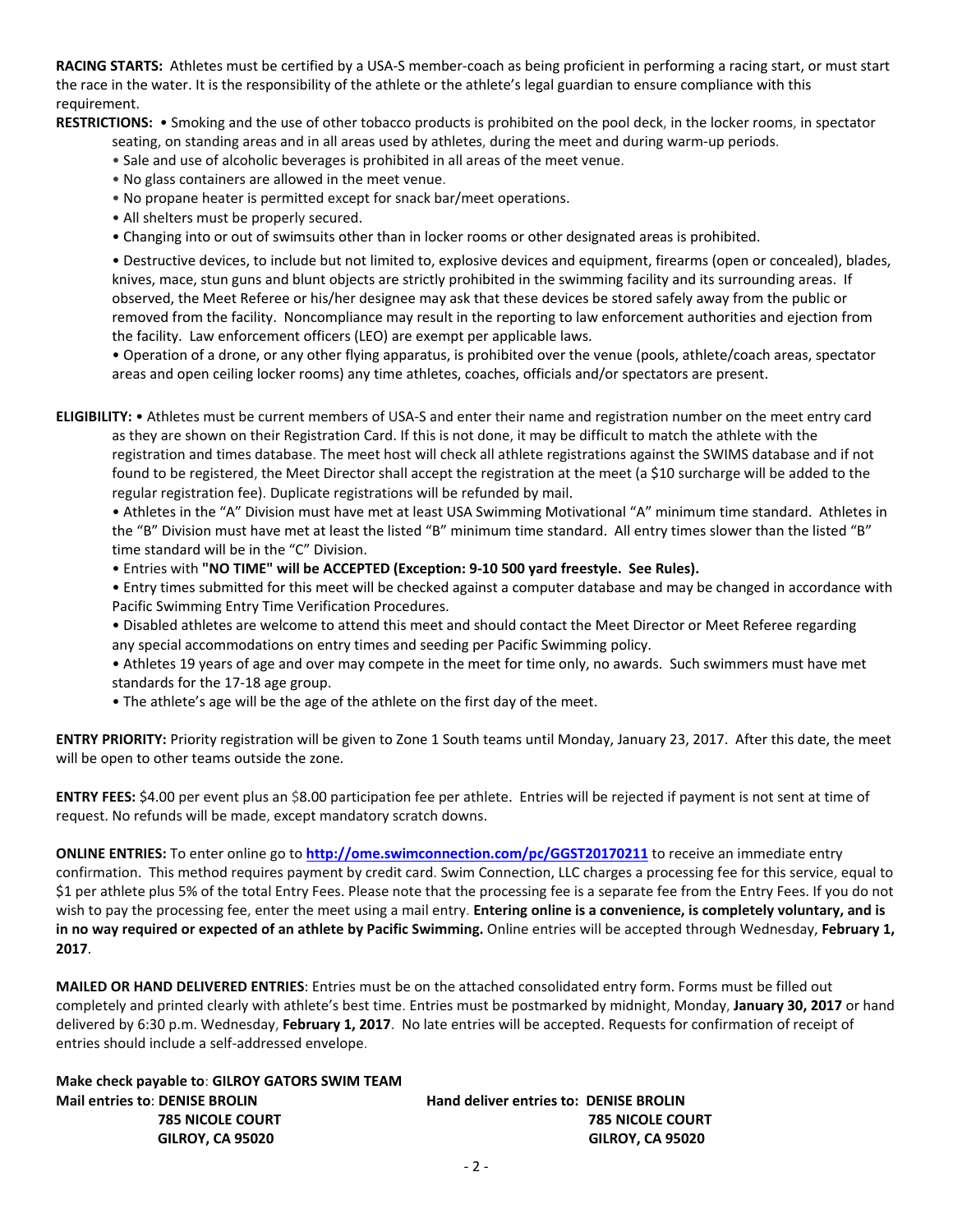**CHECK-IN:** The meet will be deck seeded. Athletes must check-in at the Clerk-of-Course. No event shall be closed more than 30 minutes before the scheduled start of the session. Close of check-in for all individual events shall be no more than 60 minutes before the estimated time of the start of the first heat of the event. Athletes who do not check in will not be seeded and will not be allowed to compete in that event.

**SCRATCHES:** Any athletes not reporting for or competing in an individual timed final event that they have checked in for shall not be penalized.

**AWARDS:** Individual awards will be awarded in the A, B, and C division. Ribbons for first through eighth place will be given to the following age groups: 8 & under, 9-10 and 11-12, 13-14, 15-18 age groups. No awards given for athletes 19 years of age and older. Awards will not be mailed.

**ADMISSION:** Free. A 2-day meet program will be available for a nominal fee.

**SNACK BAR & HOSPITALITY:** A snack bar will be available throughout the competition. Coaches and working deck officials will be provided lunch. Hospitality will serve refreshments to timers and volunteers.

**MISCELLANEOUS:** No overnight parking is allowed. Facilities will not be provided after meet hours. Please note signs and avoid parking in restricted areas. Access ways, passage ways, doorways must remain clear of chairs, seats, bulky items and bags per compliance with Fire Marshall's orders.

## **EVENT SUMMARY**

|           |                 | <b>SATURDAY</b> |                 | <b>SUNDAY</b>   |                 |                  |                  |  |  |
|-----------|-----------------|-----------------|-----------------|-----------------|-----------------|------------------|------------------|--|--|
| 8 & UN    | $9 - 10$        | $11 - 12$       | 13-18           | 8 & UN          | $9 - 10$        | 11-12            | $13 - 18$        |  |  |
| 25 BACK   | 50 BACK         | 400 IM          | 400 IM          | <b>25 FLY</b>   | <b>50 FLY</b>   | <b>200 FLY</b>   | <b>200 FLY</b>   |  |  |
| 25 BREAST | 50 BREAST       | 100 BACK        | 100 BACK        | 25 FREE         | 100 BREAST      | 100 BREAST       | 200 BREAST       |  |  |
| 50 BACK   | <b>100 FLY</b>  | 50 BACK         | 100 BREAST      | 100 IM          | 100 IM          | 200 BACK         | 200 IM           |  |  |
| 50 FREE   | 50 FREE         | <b>50 FLY</b>   | <b>100 FREE</b> | <b>100 FREE</b> | <b>500 FREE</b> | 50 FREE          | <b>1650 FREE</b> |  |  |
|           | <b>200 FREE</b> | <b>100 FREE</b> | <b>500 FREE</b> |                 |                 | <b>1650 FREE</b> |                  |  |  |
|           |                 | <b>500 FREE</b> |                 |                 |                 |                  |                  |  |  |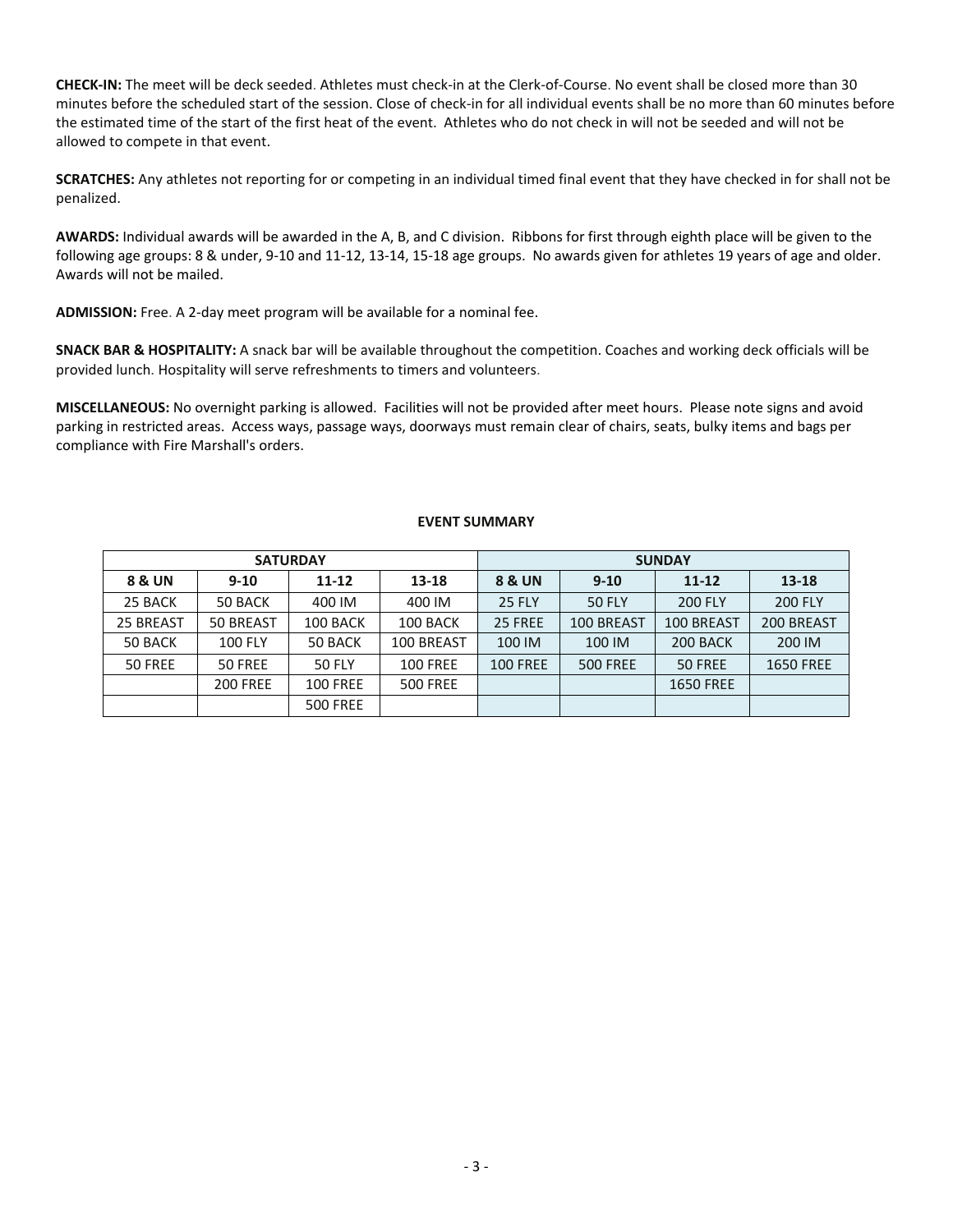| SATURDAY, FEBRUARY 11, 2017 |                            |                |  |
|-----------------------------|----------------------------|----------------|--|
| <b>EVENT#</b>               | <b>EVENT</b>               | <b>EVENT#</b>  |  |
| $\mathbf{1}$                | 11-12 400 I.M.             | $\overline{2}$ |  |
| 3                           | 13 & Over 400 I.M.         | 4              |  |
| 5                           | 8 & Under 25 Backstroke    | 6              |  |
| $\overline{7}$              | 9-10 50 Backstroke         | 8              |  |
| 9                           | 11-12 100 Backstroke       | 10             |  |
| 11                          | 13 & Over 100 Backstroke   | 12             |  |
| 13                          | 8-Under 25 Breaststroke    | 14             |  |
| 15                          | 9-10 50 Breaststroke       | 16             |  |
| 17                          | 11-12 50 Backstroke        | 18             |  |
| 19                          | 13 & Over 100 Breaststroke | 20             |  |
| 21                          | 8-Under 50 Backstroke      | 22             |  |
| 23                          | 9-10 100 Butterfly         | 24             |  |
| 25                          | 11-12 50 Butterfly         | 26             |  |
| 27                          | 13 & Over 100 Freestyle    | 28             |  |
| 29                          | 8 & Under 50 Freestyle     | 30             |  |
| 31                          | 9-10 50 Freestyle          | 32             |  |
| 33                          | 11-12 100 Freestyle        | 34             |  |
| 35                          | 9-10 200 Freestyle         | 36             |  |
| 37                          | 11-12 500 Freestyle        | 38             |  |
| 39                          | 13 & Over 500 Freestyle    | 40             |  |

| SATURDAY, FEBRUARY 11, 2017 |                            |                |               | SUNDAY, FEBRUARY 12, 2017   |              |
|-----------------------------|----------------------------|----------------|---------------|-----------------------------|--------------|
| <b>EVENT#</b>               | <b>EVENT</b>               | <b>EVENT#</b>  | <b>EVENT#</b> | <b>EVENT</b>                | <b>EVENT</b> |
| $\mathbf{1}$                | 11-12 400 I.M.             | $\overline{2}$ | 41            | 11-12 200 Butterfly         |              |
| 3                           | 13 & Over 400 I.M.         | 4              | 43            | 13 & Over 200 Butterfly     |              |
| 5                           | 8 & Under 25 Backstroke    | 6              | 45            | 8 & Under 25 Butterfly      | 46           |
| $\overline{7}$              | 9-10 50 Backstroke         | 8              | 47            | 9-10 50 Butterfly           | 48           |
| 9                           | 11-12 100 Backstroke       | 10             | 49            | 11-12 100 Breaststroke      | 50           |
| 11                          | 13 & Over 100 Backstroke   | 12             | 51            | 13 & Over 200 Breaststroke  | 52           |
| 13                          | 8-Under 25 Breaststroke    | 14             | 53            | 8 & Under 25 Freestyle      | 54           |
| 15                          | 9-10 50 Breaststroke       | 16             | 55            | 9-10 100 Breaststroke       | 56           |
| 17                          | 11-12 50 Backstroke        | 18             | 57            | 11-12 200 Backstroke        | 58           |
| 19                          | 13 & Over 100 Breaststroke | 20             | 59            | 13 & Over 200 I.M.          | 60           |
| 21                          | 8-Under 50 Backstroke      | 22             | 61            | 8 & Under 100 I.M.          | 62           |
| 23                          | 9-10 100 Butterfly         | 24             | 63            | 9-10 100 I.M.               | 64           |
| 25                          | 11-12 50 Butterfly         | 26             | 65            | 11-12 50 Freestyle          | 66           |
| 27                          | 13 & Over 100 Freestyle    | 28             | 67            | 8 & Under 100 Freestyle     | 68           |
| 29                          | 8 & Under 50 Freestyle     | 30             | 69            | 9-10 500 Freestyle**        | 70           |
| 31                          | 9-10 50 Freestyle          | 32             | 71            | 11 & Over 1650 Freestyle*** | 72           |

\*\***All athletes in the 9-10 500 Freestyle must have met the USA-S Motivational 9-10 "B" Time Standard for their gender.**

**\*\*\*All athletes in the 500 and 1650 Freestyle must provide their own lane timers and lap counters.**

**Use the following URL to find the time standards: <http://www.pacswim.org/swim-meet-times/standards>**